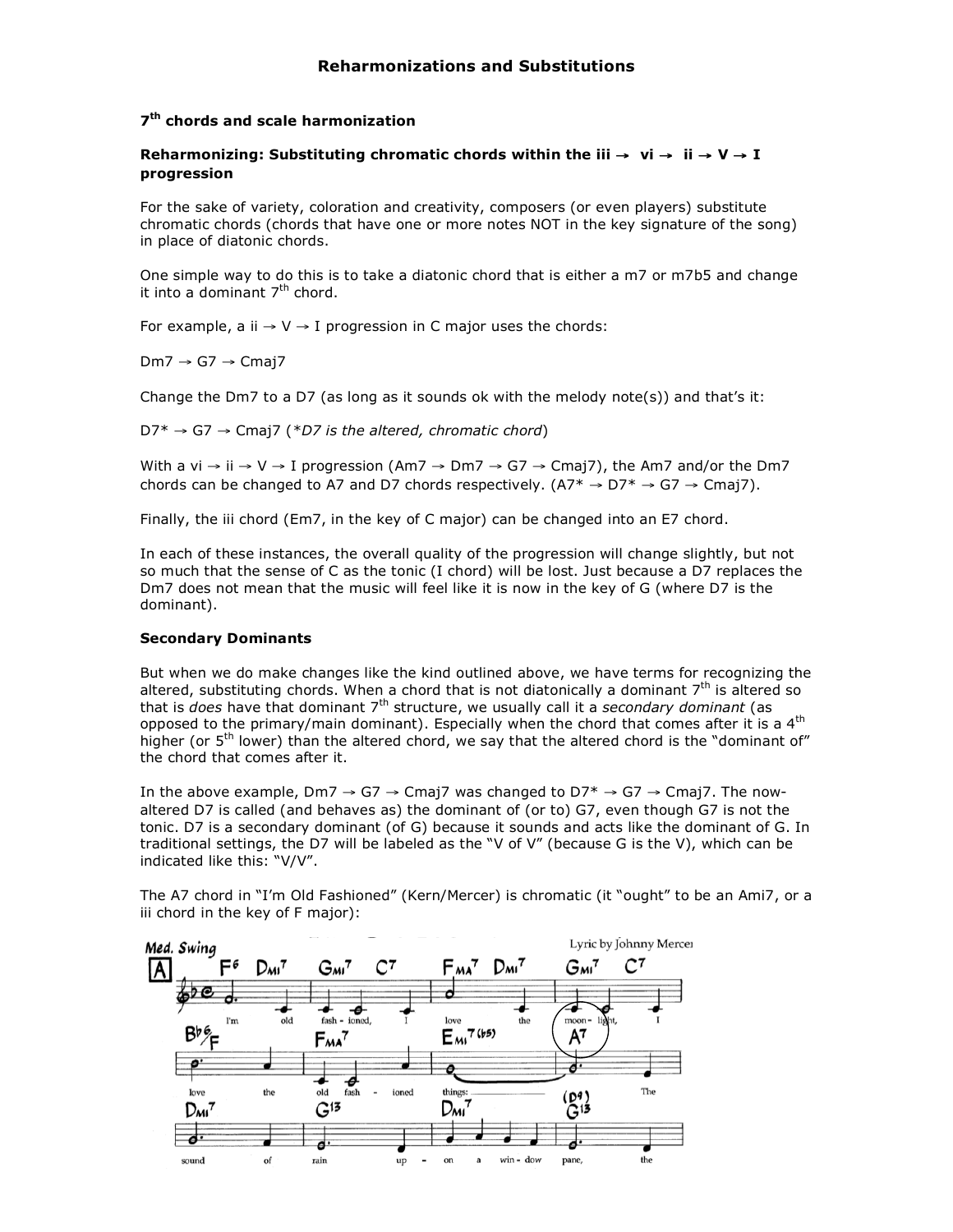But this A7 chord can be thought of as the dominant of the following Dmi7 (a vi chord in F major). The A7 is a secondary dominant (a "V/vi").

We bother to think of certain substituting chords as secondary dominants because it allows us to appreciate that the larger collection of chords in the progression **are** all a part of the same key (and therefore fairly ordinary) and that this one slightly altered chord is not a keychanger, but just a colorful alteration. When it comes to recognizing groups of chords as a single unit, we can do this more efficiently if we see that just one "unusual" chord is still serving the purpose of the main key. In the above example, the A7 is still serving the purpose of a progression in the key of F major, even though A7 is not in the key of F.

As mentioned before, the A7 in "I'm Old Fashioned" is written into the composition. However, jazz players will often impose their own changes onto a song and change what is written. The second chord in "I'm old Fashioned" is a Dmi7 (a vi chord). This chord could be changed to a D7 (effectively making it a dominant of G, the ii) if a player desires and the band agrees.

## **The tritone (b5) substitution: bII**

A more conspicuous chord substitution is where a V7 chord in a ii  $\rightarrow$  V  $\rightarrow$  I is replaced by a dominant  $7^{th}$  chord whose root is a tritone below. Dm7  $\rightarrow$  G7  $\rightarrow$  Cmaj7 can have the G7 chord replaced to a Db7, so the progression would become: Dm7 → Db7 → Cmaj7. This is an intense sound because with this kind of substitution, the *root* of the chord is chromatic. With this kind of substitution we also get a bass line of notes descending by half steps (D to Db to C). This kind of downward trajectory emulates a gravitational pull towards the tonic chord, is very strong in its effect and often a desirable and featured sound in jazz.

Instead of ii  $\rightarrow$  V  $\rightarrow$  I, we get ii  $\rightarrow$  bII  $\rightarrow$  I. Because one intervallic name for the tritone is a b5th, this kind of substitution is also referred to as a "b5 sub" (the replacement chord is a b5th away from the original chord).



The reason this works as an alternative progression is that although the G7 and Db7 chords sound very different, they actually how two of their four notes in common. Look how each chord is spelled from the bottom-up:

| <u>G7</u> | Db7    |
|-----------|--------|
| F         | Cb/(B) |
| D         | Ab     |
| B         | F      |
| G         | Db     |
|           |        |

Both chord have an F and a B (Cb) in them. In the G7, the B and F are the  $3^{rd}$  and  $7^{th}$  tones in the chord; in the Db7, the B (Cb) and F are the  $7<sup>th</sup>$  and  $3<sup>rd</sup>$  tones in the chord. This overlap is enough to allow one chord to substitute for the other. Of course they don't sound the same, but they have just enough in common (their 3rds and 7ths) to "swap" for one and other.

This kind of dramatic substitution is usually not scripted into a composition, but inserted by the player.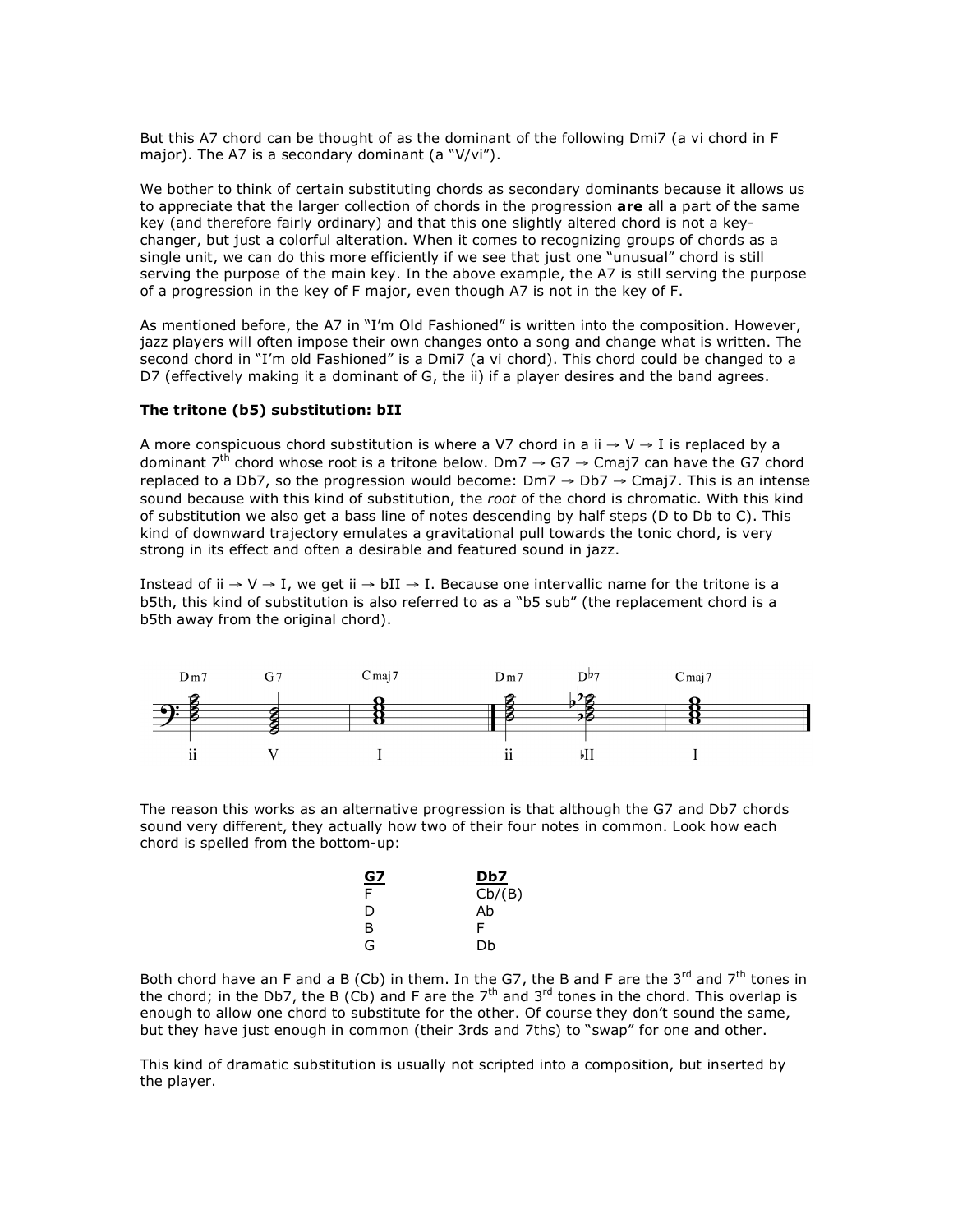## **The tritone (b5) substitution: bIII and biii<sup>o</sup>**

Similarly, this substitution can be further applied to a vi chord, even though it is not a dominant 7<sup>th</sup> chord.

A iii  $\rightarrow$  vi  $\rightarrow$  ii  $\rightarrow$  V  $\rightarrow$  I progression can be changed to: iii  $\div$  bIII) → ii → V → I.

Em7  $\rightarrow$  Am7  $\rightarrow$  Dm7  $\rightarrow$  G7  $\rightarrow$  Cmaj7 becomes:

$$
Em7 \xleftarrow{\text{Eb7}} \rightarrow Dm7 \rightarrow G7 \rightarrow Cmaj7
$$

Also, in the spirit of a downward bass line effect, that original vi chord can be replaced with a biii diminished chord:

$$
Em7 \rightarrow \text{(Eb°7)} Dm7 \rightarrow G7 \rightarrow Cmaj7
$$

# **Combinations**

With all these possibilities, they can be combined into a "highly chromatic" progression:

iii → vi → ii → V → I (Em7 → Am7 → Dm7 → G7 → Cmaj7)

can become:

iii → bIII → ii → bII → I (Em7 → Eb7 → Dm7 → Db7 → Cmaj7)

or:

iii → biii<sup>o</sup> → ii → bII → I (Em7 → Eb<sup>o</sup>7 → Dm7 → Db7 → Cmaj7)

The final point is that if handled correctly, the sense of progression towards the tonic is not lost, even with all these chord changes. But the chromatic chords add a kind of enhancing "spice" to a "recipe" that otherwise might be on the bland side. When the bass line in chords moves down, there is a sense of a gravitation pull towards the tonic; a release of tension as the chords work towards a resolution, much like when we exhale a deep breath.

*It is highly recommended that you play these different combinations on the piano to hear how they are generally similar while also being enjoyably different.*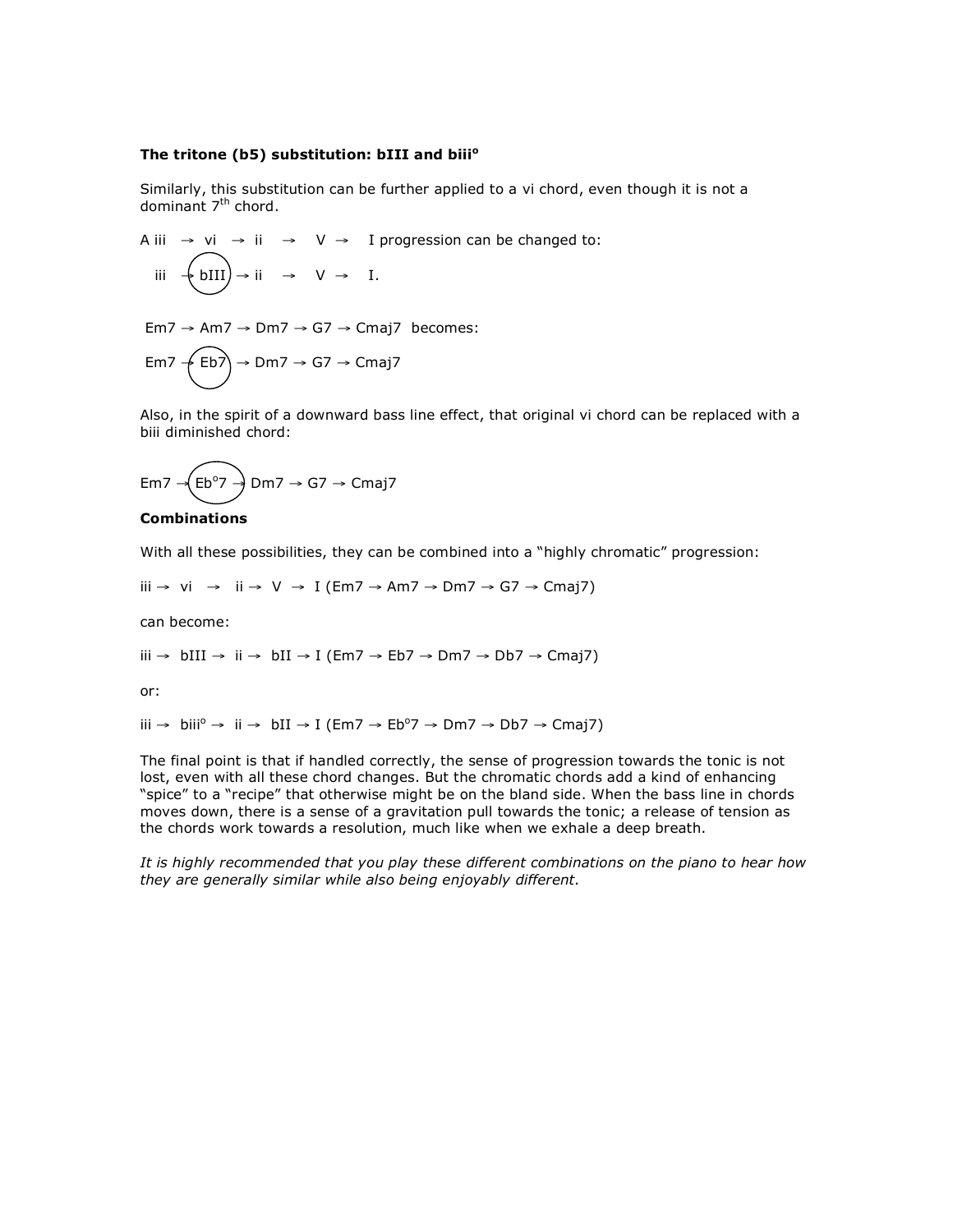## **Reharmonization Summary**

| This table shows a diatonic progression and some of the possible chord substitutions. In all |
|----------------------------------------------------------------------------------------------|
| cases, the specific note in the melody ("above" the chord) plays an essential role in which  |
| substitution will work. See if you can work out some others                                  |

|                       | <b>Roman Numerals</b> |                   |     |        | <b>Chord Symbols</b> |     |                 |                 |                  |       |
|-----------------------|-----------------------|-------------------|-----|--------|----------------------|-----|-----------------|-----------------|------------------|-------|
| Original              | iii                   | vi                | Ϊİ  | V      |                      | Em7 | Am7             | Dm <sub>7</sub> | G7               | Cmaj7 |
| Dom<br>$subs*$        | III                   | VI                | II  | $\vee$ |                      | E7  | A7              | D <sub>7</sub>  | G7               | Cmaj7 |
| <b>Tritone</b><br>sub | iii                   | bIII              | ii  | bII    | T.                   | Em7 | Eb <sub>7</sub> | Dm <sub>7</sub> | Db7              | Cmaj7 |
| biii dim<br>sub       | iii                   | biii <sup>o</sup> | ii  | $\vee$ |                      | Em7 | $Eb^{\circ}7$   | Dm <sub>7</sub> | G7               | Cmaj7 |
| Combo1                | iii                   | VI                | ii. | bII    |                      | Em7 | A7              | Dm <sub>7</sub> | D <sub>b</sub> 7 | Cmaj7 |
| Combo <sub>2</sub>    | III                   | biii <sup>o</sup> | II  | $\vee$ |                      | E7  | $Eb^{o}7$       | D7              | G7               | Cmaj7 |
| Combo3                |                       |                   |     |        |                      |     |                 |                 |                  |       |
| Combo4                |                       |                   |     |        |                      |     |                 |                 |                  |       |

*\*note that dominant substitute chords are also known as "secondary dominants" because they sound and act like the dominant of the chord that comes next.*

#### **Half-Step Approach Chords**

Because the descending half step bass line is such a featured device in jazz harmony (as seen in the bIII and bII tritone-substitute chords), this effect can also be used to add/insert more chords to a given progression.

Going back to our basic diatonic progression:

| <br>   |                 |       |
|--------|-----------------|-------|
| $\sim$ | and the control | ⊤ندر، |

We can use the half step bass line to *approach* any diatonic chord with a dominant 7th chord a half step above it, as long as no extra beats are added to the progression:

| iii | bVII→vi | $bIII \rightarrow ii$ | $hII \rightarrow I$                      |
|-----|---------|-----------------------|------------------------------------------|
|     |         |                       | Em7   Bb7→Am7   Eb7→Dm7   G7   Db7→Cmaj7 |

There will be instances where this technique is applied by the player in order to make the song a little different, and then there are those instances where this technique is built into the original chord progression of the song, as in the excerpt from "Alice in Wonderland":



Here the eighth measure could have continued with the A-7 (vi) chord, but the Eb7 was used to enhance and intensify the approach to the D-7 in the next measure. It also allows for a new chord to sound in each measure, keeping the harmonic rhythm at an even pace.